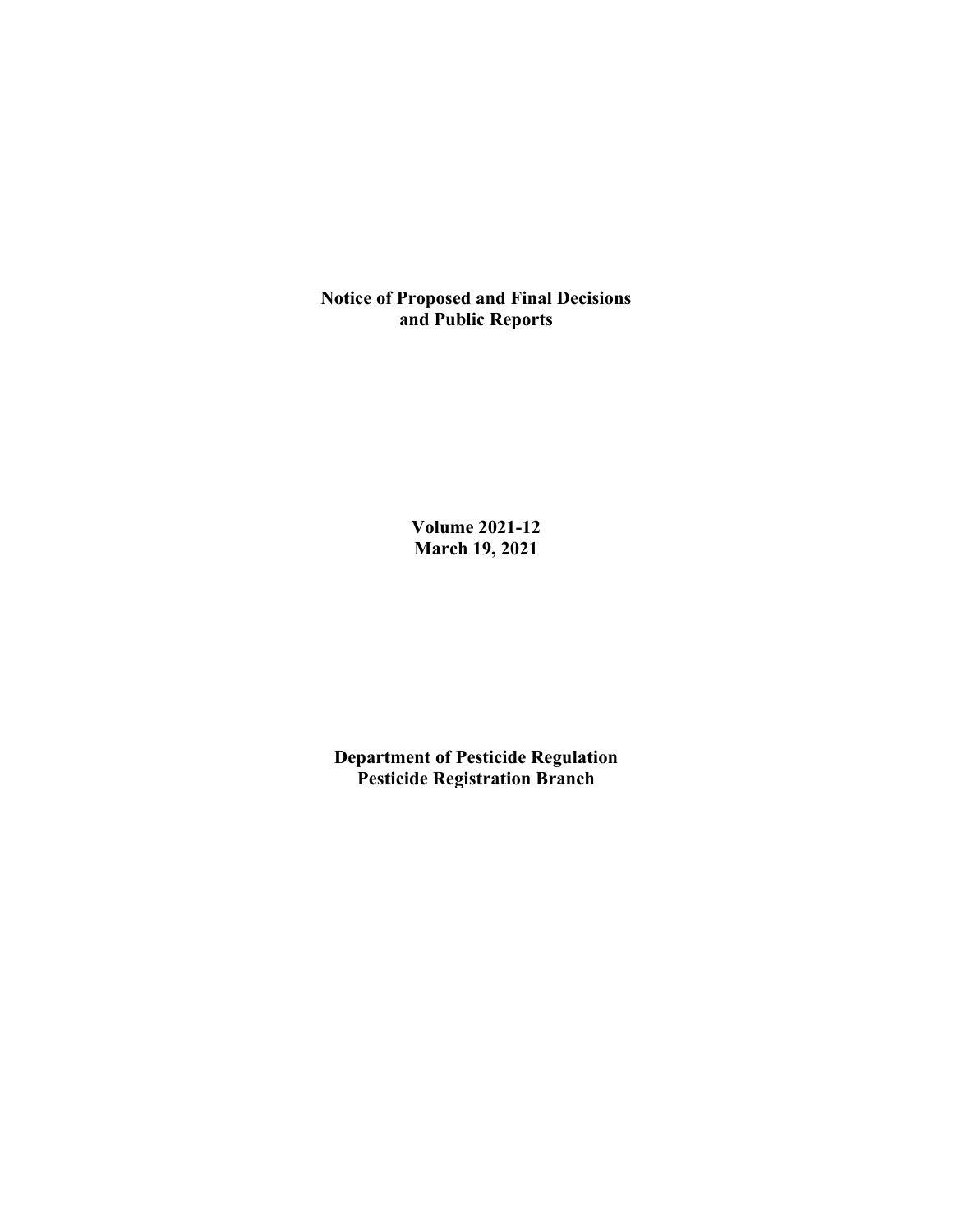## **NOTICE OF FINAL DECISIONS TO REGISTER PESTICIDE PRODUCTS AND WRITTEN EVALUATION**

Pursuant to Title 3, California Code of Regulations section 6255, the Director of the Department of Pesticide Regulation (DPR), files this Notice of Final Decisions to Register Pesticide Products with the Secretary of the Resources Agency for posting. This notice must remain posted for a period of 30 days for public inspection. Between the time DPR posts a proposed registration decision for public comment and DPR makes a final decision regarding the product, nonsignificant changes may be made to the product label (e.g., revising the product name, changing a master label to an end-use marketing label, correcting typographical errors). If the changes are not significant, DPR will not re-notice the product for public review and comment. However, if significant changes are made to the product label that substantially affect DPR's analysis on direct or indirect significant adverse environmental or human health impacts that can reasonably be expected to occur from the proposed decision, DPR will re-notice the product label for public review and comment.

In addition, for any product that is posted proposed to register as a conditional registration, the registrant may address the conditions of registration by providing the appropriate data or modifying the product label (e.g., remove use site, add "not for use in California" to a use site) during the posting period. If the registrant adequately addresses the conditions of registration during the posting period and the resulting change to the product label is not significant such that DPR must re-post the product label for review and public comment, DPR will post the product below, but will no longer have a "conditional" designation by the registration type.

For information about submitting a request for any documents related to this notice, please visit [https://www.cdpr.ca.gov/public\\_r.htm.](https://www.cdpr.ca.gov/public_r.htm)

To view the public report that was issued when the product was proposed for registration, click on the hyperlinked Tracking Number for the product.

*Tracking Number with hyperlink to public report – (EPA Registration Number) Applicant / Brand Name*

[285440](https://www.cdpr.ca.gov/docs/registration/nod/public_reports/285440.pdf) - (499 - 570) BASF CORPORATION FENDONA CS CONTROLLED RELEASE INSECTICIDE USE: INSECTICIDE - FOR THE CONTROL OF INSECTS SUCH AS ANTS, APHIDS, AND BAGWORMS IN AND AROUND SITES SUCH AS APARTMENTS, CAFETERIAS, CHURCHES, CRUISE SHIPS, HOG BARNS, AND HOMES TYPE: SECTION 3 REGISTRATION - ACTIVE INGREDIENT(S): ALPHA-CYPERMETHRIN CAS NUMBER(S): 67375-30-8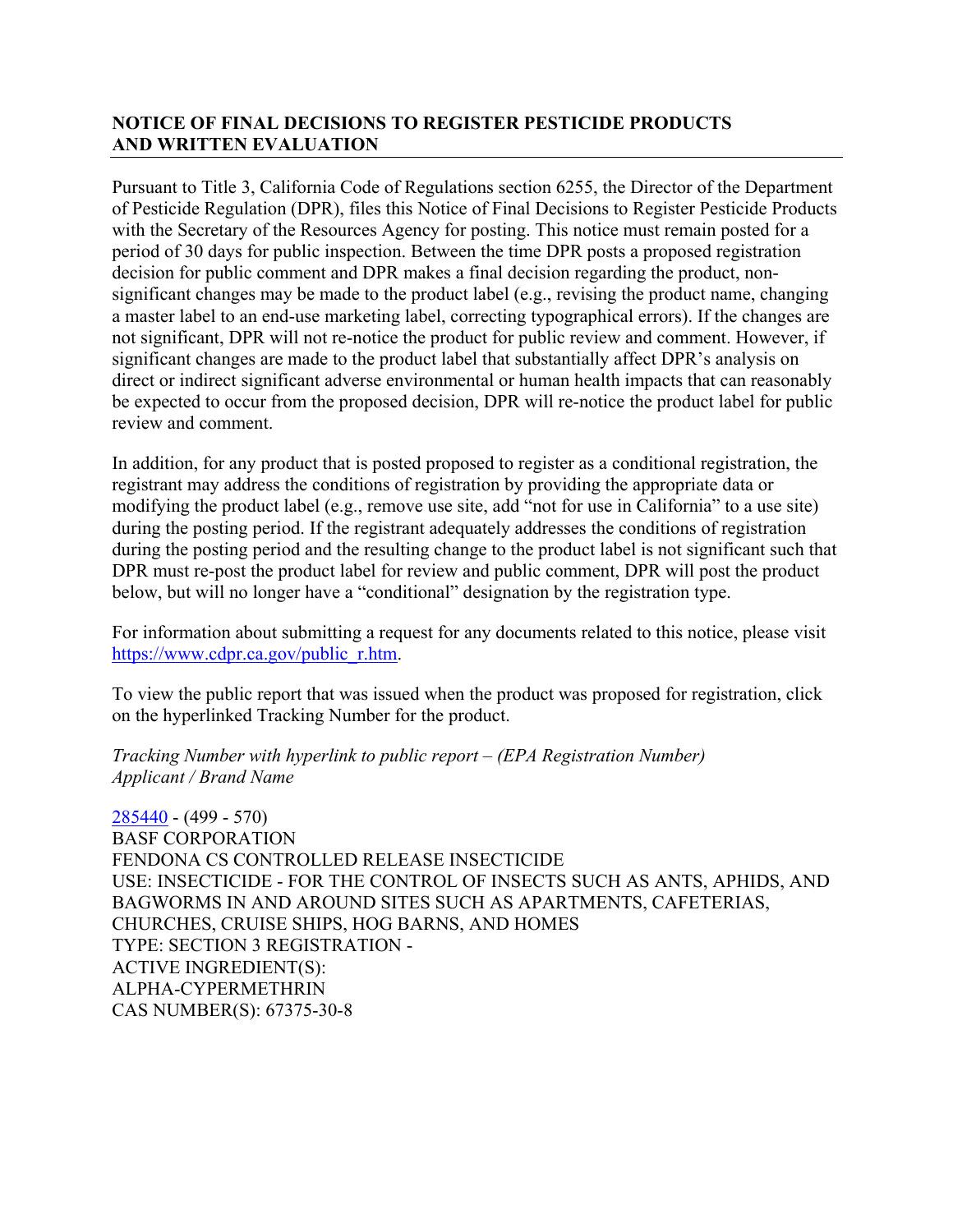**Notice of Final Decisions to Register (Continued) Page 2**

[286912](https://www.cdpr.ca.gov/docs/registration/nod/public_reports/286912.pdf) - (499 - 569) BASF CORPORATION PT FENDONA PRESSURIZED INSECTICIDE USE: INSECTICIDE - FOR THE CONTROL OF INSECTS SUCH AS ANTS, ASIAN LADY BEETLES, AND BED BUGS IN AND AROUND SITES SUCH AS COMMERCIAL BUILDINGS, RESIDENTIAL AREAS, AIRPORTS, SCHOOLS, DOG KENNELS, AND HOG BARNS TYPE: SECTION 3 REGISTRATION - ACTIVE INGREDIENT(S): ALPHA-CYPERMETHRIN CAS NUMBER(S): 67375-30-8

[294221](https://www.cdpr.ca.gov/docs/registration/nod/public_reports/294221.pdf) - (91586 - 7) CHAMPION USA LLC JUSTIFLY FLY-A-SALT USE: INSECT GROWTH REGULATOR - FOR USE AS AN INSECT GROWTH REGULATOR FOR STABLE FLIES IN THE MANURE OF BEEF AND DAIRY CATTLE TYPE: SECTION 3 REGISTRATION - ACTIVE INGREDIENT(S): DIFLUBENZURON CAS NUMBER(S): 35367-38-5

[295530](https://www.cdpr.ca.gov/docs/registration/nod/public_reports/295530.pdf) - (67071 - 102) THOR GMBH C/O THOR SPECIALTIES, INC. ACTICIDE OTW USE: FUNGICIDE - FOR THE CONTROL OF MILDEW IN MATERIALS SUCH AS PAINT FILMS, POLYMER LATICES, ADHESIVES, FILLERS, CAULKS, AND SEALANTS TYPE: SECTION 3 LABEL AMENDMENT - TO ADD USES IN LIQUID AND SOLID/SEMI-SOLID HOUSEHOLD, CONSUMER, INDUSTRIAL, INSTITUTIONAL, AND JANITORIAL PRODUCTS ACTIVE INGREDIENT(S): **OCTHILINONE** CAS NUMBER(S): 26530-20-1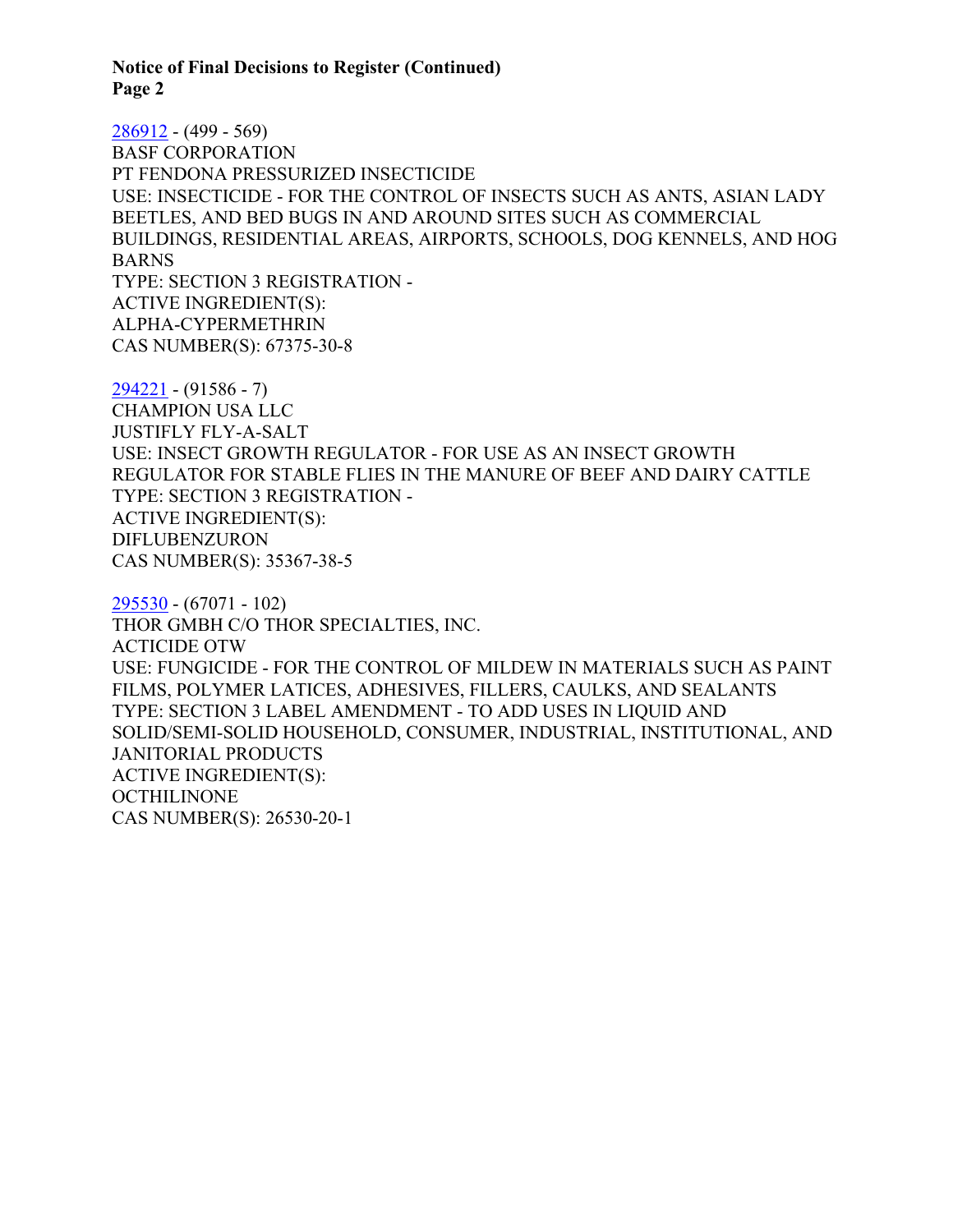## **Notice of Final Decisions to Register (Continued) Page 3**

## **Written Evaluation**

Pursuant to Title 3, California Code of Regulations section 6254, this notice includes a written evaluation of significant environmental points raised in comments submitted during the review and comment period required by Title 3, California Code of Regulations section 6253 for any of the products listed above.

## **DPR received no comments on the above listed products.**

*Original signed by Tulio Macedo 03/17/2021*

 Tulio Macedo, Chief Pesticide Registration Branch

Dated